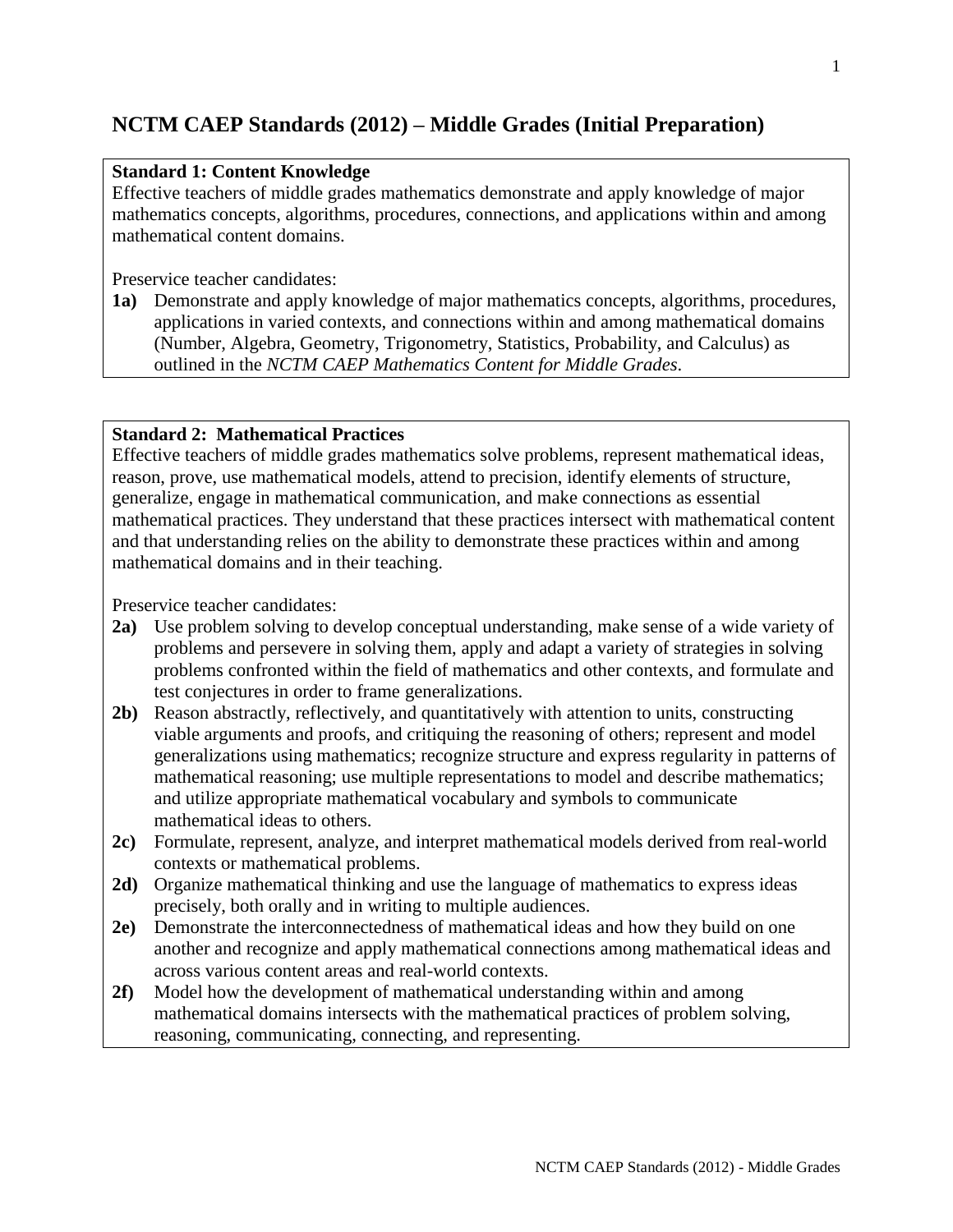#### **Standard 3: Content Pedagogy**

Effective teachers of middle grades mathematics apply knowledge of curriculum standards for mathematics and their relationship to student learning within and across mathematical domains. They incorporate research-based mathematical experiences and include multiple instructional strategies and mathematics-specific technological tools in their teaching to develop all students' mathematical understanding and proficiency. They provide students with opportunities to do mathematics – talking about it and connecting it to both theoretical and real-world contexts. They plan, select, implement, interpret, and use formative and summative assessments for monitoring student learning, measuring student mathematical understanding, and informing practice.

- **3a)** Apply knowledge of curriculum standards for middle grades mathematics and their relationship to student learning within and across mathematical domains.
- **3b)** Analyze and consider research in planning for and leading students in rich mathematical learning experiences.
- **3c)** Plan lessons and units that incorporate a variety of strategies, differentiated instruction for diverse populations, and mathematics-specific and instructional technologies in building all students' conceptual understanding and procedural proficiency.
- **3d)** Provide students with opportunities to communicate about mathematics and make connections among mathematics, other content areas, everyday life, and the workplace.
- **3e)** Implement techniques related to student engagement and communication including selecting high quality tasks, guiding mathematical discussions, identifying key mathematical ideas, identifying and addressing student misconceptions, and employing a range of questioning strategies,
- **3f)** Plan, select, implement, interpret, and use formative and summative assessments to inform instruction by reflecting on mathematical proficiencies essential for all students.
- **3g)** Monitor students' progress, make instructional decisions, and measure students' mathematical understanding and ability using formative and summative assessments.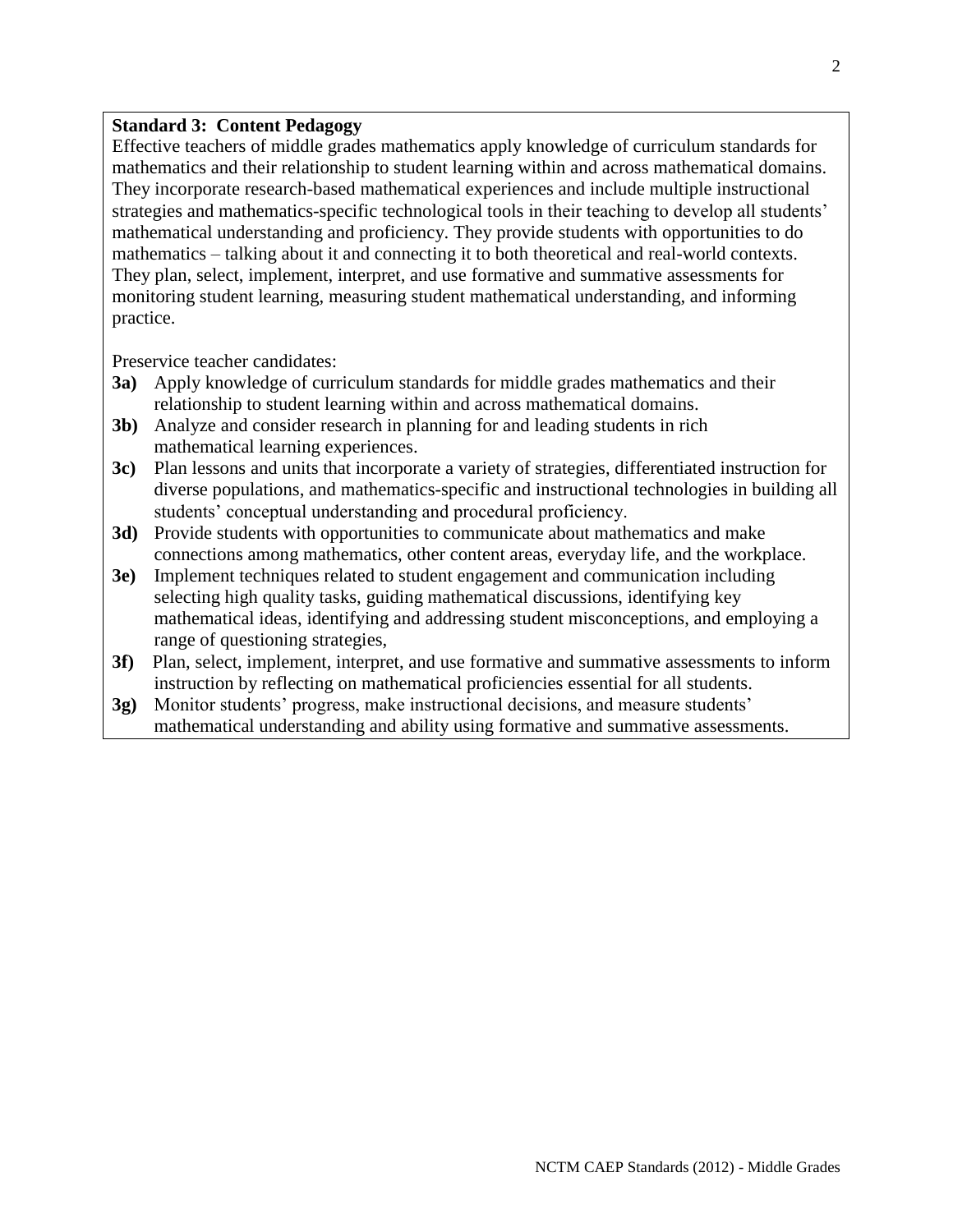### **Standard 4: Mathematical Learning Environment**

Effective teachers of middle grades mathematics exhibit knowledge of pre-adolescent and adolescent learning, development, and behavior. They use this knowledge to plan and create sequential learning opportunities grounded in mathematics education research where students are actively engaged in the mathematics they are learning and building from prior knowledge and skills. They demonstrate a positive disposition toward mathematical practices and learning, include culturally relevant perspectives in teaching, and demonstrate equitable and ethical treatment of and high expectations for all students. They use instructional tools such as manipulatives, digital tools, and virtual resources to enhance learning while recognizing the possible limitations of such tools.

- **4a)** Exhibit knowledge of pre-adolescent and adolescent learning, development, and behavior and demonstrate a positive disposition toward mathematical processes and learning.
- **4b)** Plan and create developmentally appropriate, sequential, and challenging learning opportunities grounded in mathematics education research in which students are actively engaged in building new knowledge from prior knowledge and experiences.
- **4c)** Incorporate knowledge of individual differences and the cultural and language diversity that exists within classrooms and include culturally relevant perspectives as a means to motivate and engage students.
- **4d)** Demonstrate equitable and ethical treatment of and high expectations for all students.
- **4e)** Apply mathematical content and pedagogical knowledge to select and use instructional tools such as manipulatives and physical models, drawings, virtual environments, spreadsheets, presentation tools, and mathematics-specific technologies (e.g., graphing tools and interactive geometry software); and make sound decisions about when such tools enhance teaching and learning, recognizing both the insights to be gained and possible limitations of such tools.